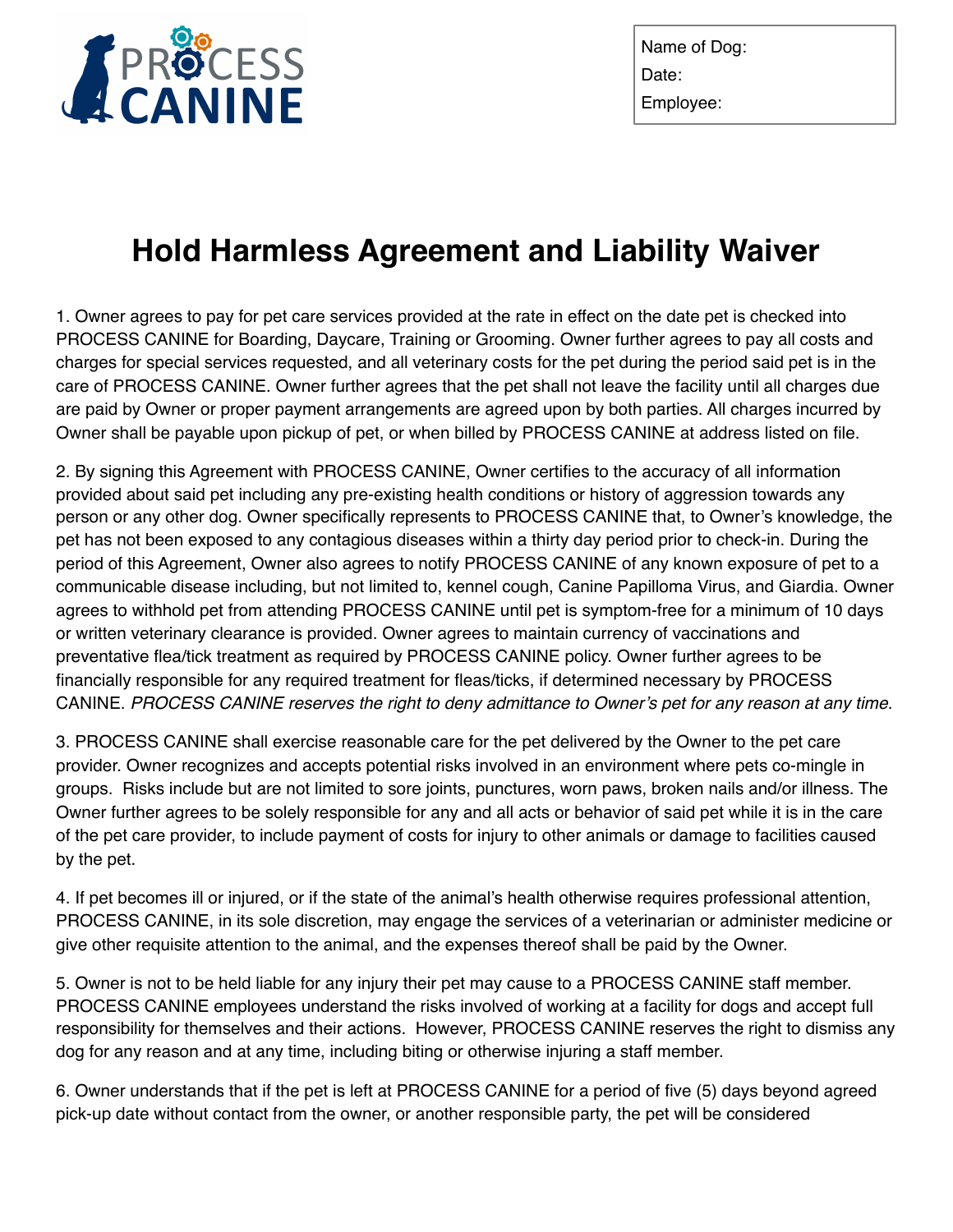abandoned and PROCESS CANINE will assume full care for the animal and take steps necessary to re-home the pet.

7. Owner understands and agrees that PROCESS CANINE will not be liable for problems, damage, or injury caused by or to the pet. Owner understands that PROCESS CANINE is fully insured. Owner releases PROCESS CANINE of any liability arising from the pet's attendance and participation in Boarding, Daycare, Training or Grooming with PROCESS CANINE. Owner releases PROCESS CANINE from all liability arising from transportation of pet.

8. This Agreement contains the entire agreement between the parties. All terms and conditions of this Agreement shall be binding on the heirs, administrators, personal representatives and assigns of the Owner and PROCESS CANINE.

9. Any controversy or claim arising out of or relating to this Agreement, or the breach thereof, or as the result of any claim or controversy involving the alleged negligence by any party to this Agreement, shall be settled in accordance with the rules of the American Arbitration Association, and judgment upon the award rendered by an arbitrator may be entered in any Court having jurisdiction thereof. The arbitrator shall, as part of the award, determine an award to the prevailing party of the costs of such arbitration and reasonable attorney's fees of the prevailing party.

- **Pictures:** Pictures are taken of the dogs at Process Canine. Pictures may be posted to our website, social media sites associated with PROCESS CANINE, or used in promotional materials at no compensation to the dog's owner. Do we have permission to use your dog's photo for any of the aforementioned purposes? Yes [ ] No [ ]
- **Flea/Tick Preventative**. Process Canine requires all pets be on year-round flea and tick preventative. Flea collars are prohibited. Any dog found with fleas or ticks will be removed from the play floor, quarantined and treated immediately. Owner agrees to pay for flea bath and Capstar treatment as well as any additional expenses incurred during treatment. We recognize the desire of owners to use natural/herbal flea and tick preventative. You may do so at your own risk, however, your dog will be treated with a Capstar flea treatment if we find fleas on your pet as well as a flea shampoo.
- **Random Fecal Testing.** Process Canine will, at random, select one or more dogs each month and test his/her stool for parasites at a local veterinary hospital. If a dog produces a positive fecal test the owner will be notified and the dog(s) will be unable to attend Process Canine until owner shows proof of a negative fecal test.
- **Assertion of Risk.** Process Canine believes that the benefits of daycare, boarding and training far outweigh the risks, however, owner understands dog is at risk for injury.

| Name of Owner | Date |
|---------------|------|
|               |      |

Owner Signature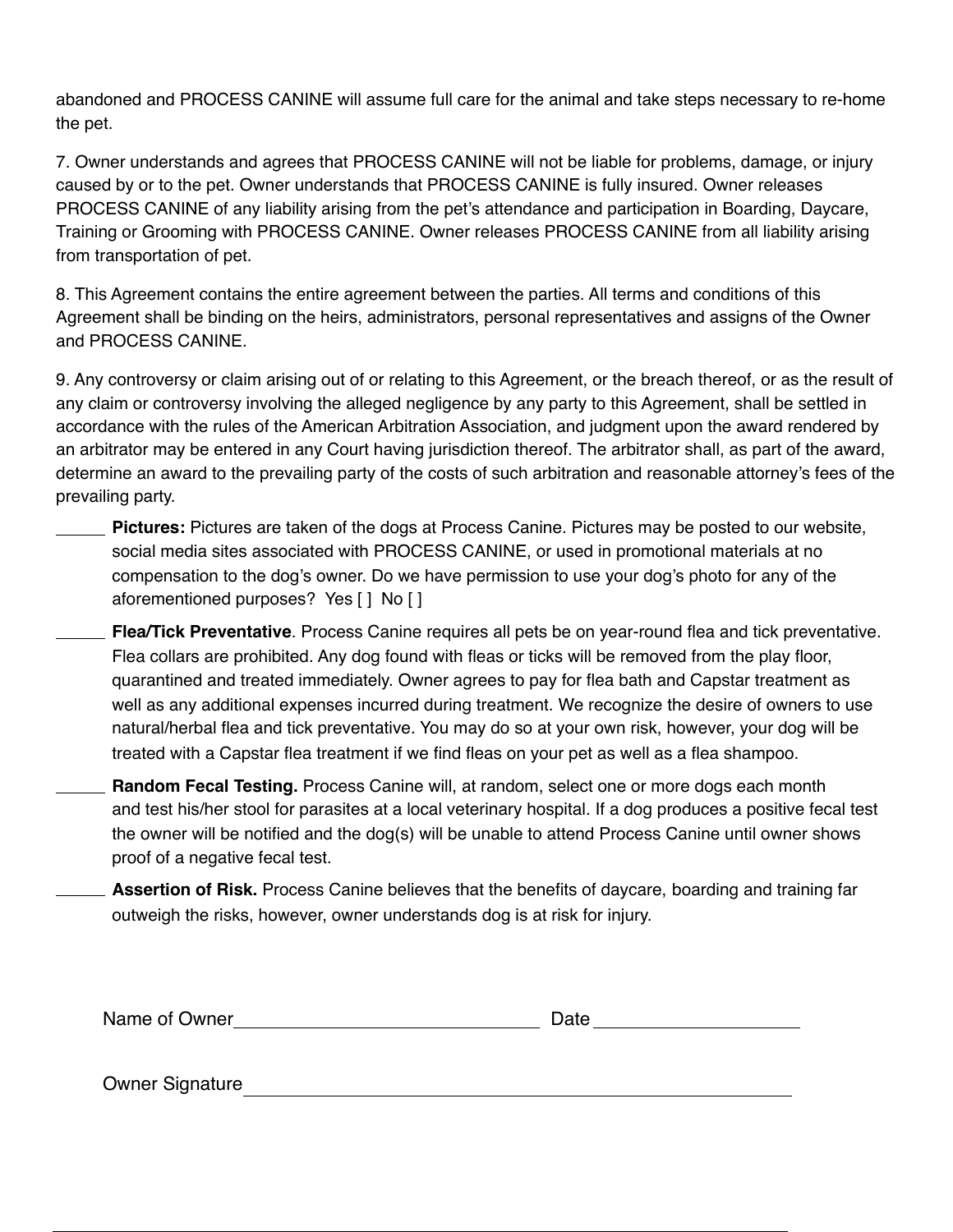### **Emergency Medical Release Form**

In the event of an emergency, Process Canine will attempt to contact you or your Emergency Contact immediately for instructions. If we cannot reach you or your emergency contact and we determine immediate medical attention is needed for your dog, we will seek out care at your designated veterinary clinic. If your regular clinic cannot accommodate your dog, we will seek care at **VCA Great Lakes Veterinary Specialists at 4760 Richmond Rd., Warrensville Heights, OH 44128.** *You will be responsible for any and all costs incurred for treatment.* 

I, the owner of  $\Box$ , understand there are inherent risks involved in bringing my dog to a dog daycare. In the event of serious injury or illness, I hereby give my consent to Process Canine and it's employees to act on my behalf in the event that I cannot be contacted. I authorize Process Canine to make decisions regarding the type of medical treatment my dog may need while in the care of a veterinarian. I understand I am responsible for any and all costs incurred related to the treatment of my pet and will fully reimburse Process Canine within 14 days of when treatment was received.

| Owner Name      | Date |  |
|-----------------|------|--|
| Owner Signature |      |  |

## **Kennel Cough Disclaimer**

**Kennel Cough** is a highly contagious respiratory infection that is always a potential risk for your dog when interacting with other dogs. There are many strains of Kennel Cough and the vaccines do not necessarily prevent your dog from contracting it. It is not typically life threatening and is very similar to children catching a cold from other children in daycare, although, can develop into more serious conditions such as pneumonia in certain dogs. Senior dogs and puppies are the most vulnerable to catching kennel cough.

The Bordatella vaccine is the best defense you can give your dog for the prevention of kennel cough, however, it is still possible your dog can catch kennel cough even with the vaccination.

Process Canine takes kennel cough very seriously and any dog exhibiting symptoms of illness is immediately quarantined. Symptoms of illness can include coughing, vomiting, lethargy, eye discharge and loss of appetite.

I have read the Kennel Cough disclaimer and understand my dog may contract kennel cough while in care of Process Canine and that this risk is a part of socializing my dog. I agree to not hold Process Canine responsible if my dog contracts kennel cough. Furthermore, I agree to keep my dog out of the Process Canine facility if he/she is exhibiting any symptoms of illness.

Owner Name Date

Owner Signature **Community** Community Community Community Community Community Community Community Community Community Community Community Community Community Community Community Community Community Community Community Comm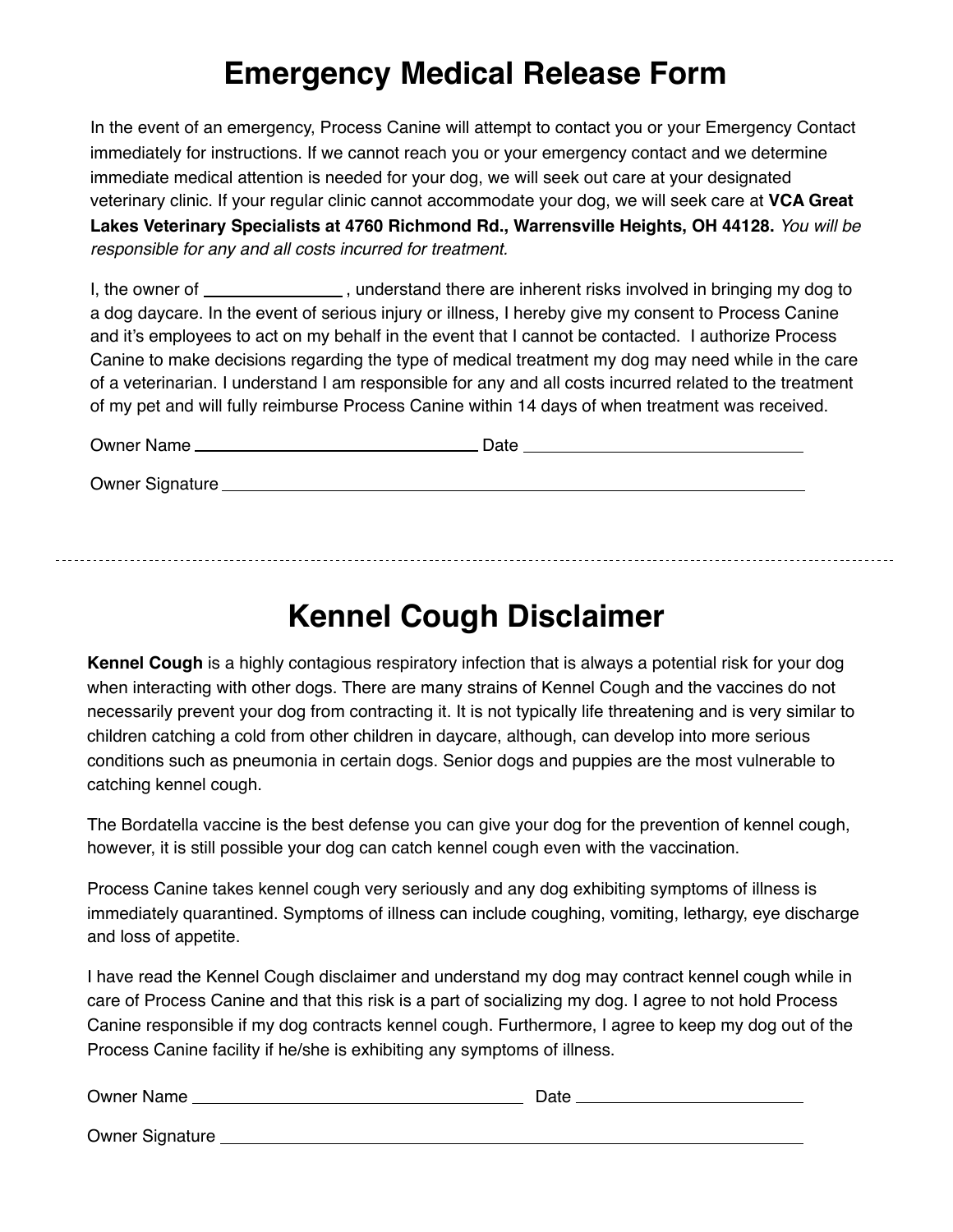#### **Health and Vaccination Certification**

| Does your dog have any allergies? Yes [ ] No [ ]<br>Details:                                                                 | Is your dog on any medication? Yes [] No []<br>Details:                                                                                                                                                                        |  |  |  |
|------------------------------------------------------------------------------------------------------------------------------|--------------------------------------------------------------------------------------------------------------------------------------------------------------------------------------------------------------------------------|--|--|--|
|                                                                                                                              |                                                                                                                                                                                                                                |  |  |  |
|                                                                                                                              |                                                                                                                                                                                                                                |  |  |  |
| Is your dog allowed to have treats at daycare? Yes [ ] No [ ]<br>Does your dog have any dietary restrictions? Yes [ ] No [ ] |                                                                                                                                                                                                                                |  |  |  |
|                                                                                                                              |                                                                                                                                                                                                                                |  |  |  |
|                                                                                                                              | Phone: National Contract of the Contract of the Contract of the Contract of the Contract of the Contract of the Contract of the Contract of the Contract of the Contract of the Contract of the Contract of the Contract of th |  |  |  |

Veterinarian:

All Process Canine clients **must show proof of and be current on the following vaccinations: Rabies, Bordatella (kennel cough), and Distemper. All dogs must also receive monthly flea/ heartworm preventative AND have proof of a negative fecal sample within the past 3 months.**

You may submit a paper copy, email us a copy (Amanda@processcanine.com), or have your veterinarian fax (fax number) us. Process Canine will follow up with your veterinarian to be sure your dog stays up to date on vaccines. If there is a lapse in vaccinations, your dog will be denied entrance into the facility until vaccines are administered.

*\*If your dog has an alternative vaccination protocol, please include a written note signed by your veterinarian. We will require proof of a veterinarian-administered antibody titer for each vaccine required at regular intervals.*

I certify my dog, \_\_\_\_\_\_\_\_\_\_\_\_\_\_\_, is in good health and has not been diagnosed with any communicable disease within the past 30 days.

| Name of C<br>Owner | Date |  |
|--------------------|------|--|
|                    |      |  |

Owner Signature **Communist Communist Communist Communist Communist Communist Communist Communist Communist Communist Communist Communist Communist Communist Communist Communist Communist Communist Communist Communist Commu**